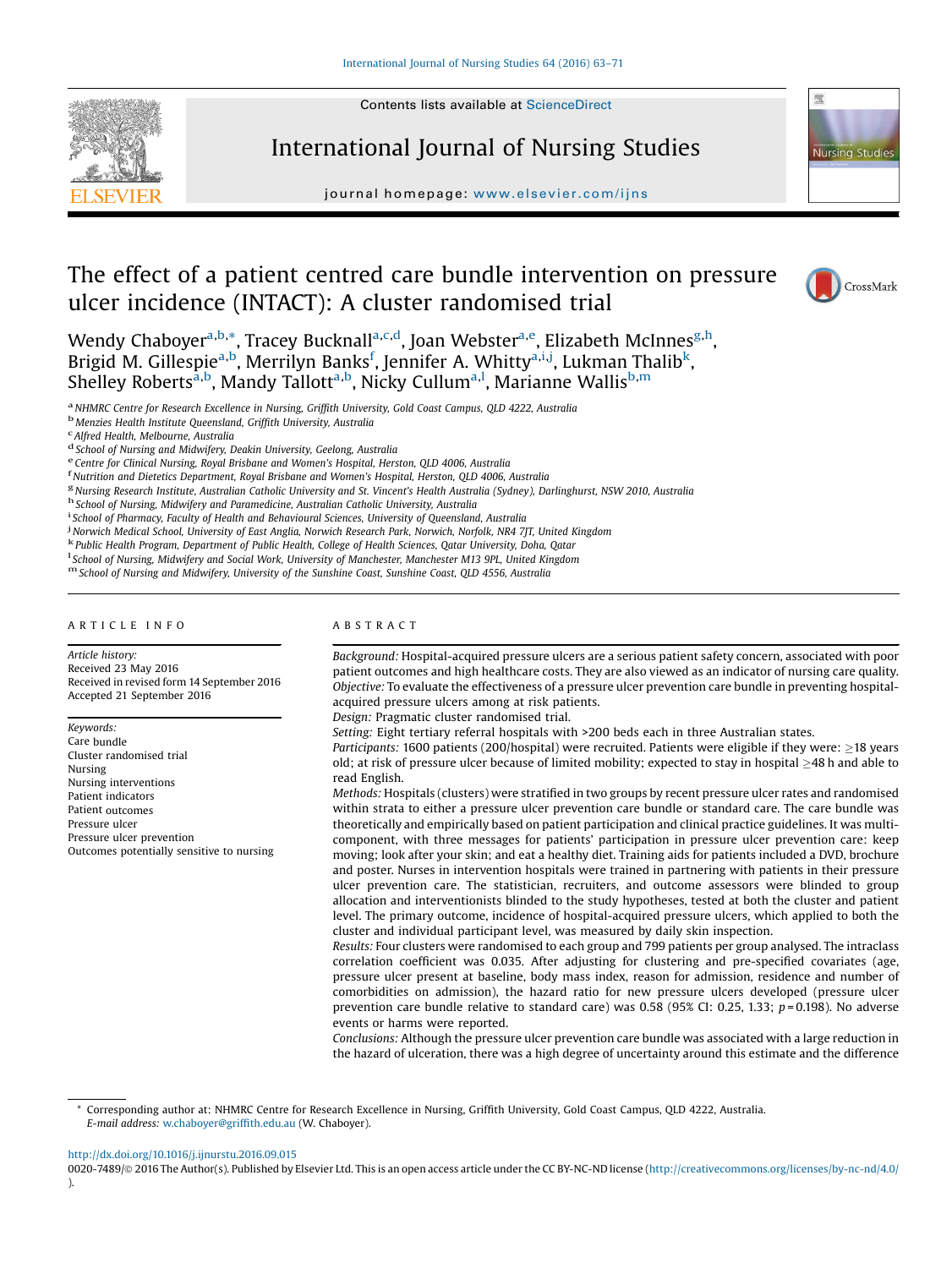was not statistically significant. Possible explanations for this non-significant finding include that the pressure ulcer prevention care bundle was effective but the sample size too small to detect this. ã 2016 The Author(s). Published by Elsevier Ltd. This is an open access article under the CC BY-NC-ND license [\(http://creativecommons.org/licenses/by-nc-nd/4.0/](http://creativecommons.org/licenses/by-nc-nd/4.0/)).

## What is already known about the topic?

- A Cochrane review shows complex interventions focusing on both providers and patients and using condition-specific materials have beneficial effects on health behaviour.
- Four recent reviews conclude negative associations between multi-component pressure ulcer prevention interventions or programs and the development of pressure ulcers but the studies reviewed were mostly small, single site, non-RCTs with numerous other limitations.
- The 2014 international clinical practice guidelines for pressure ulcer prevention recommend patients understand both their pressure ulcer risk and prevention strategies and recommend patients work with healthcare providers to develop individualised pressure ulcer prevention plans and actively participate in pressure ulcer prevention.

#### What this paper adds

- A simple, multi-component pressure ulcer prevention care bundle focusing on active patient participation in pressure ulcer prevention can be delivered to patients in about 10 min.
- It is feasible to use the gold standard skin inspection method to detect pressure ulcers in large trials.
- Uncertainty remains as to whether the pressure ulcer prevention care bundle reduces pressure ulcers. The pressure ulcer prevention care bundle may be effective.

## 1. Background

Hospital-acquired (HA) pressure ulcers (PU) are associated with poorer patient outcomes ([Gorecki](#page-7-0) et al., 2009) extended hospital length of stay and greater healthcare costs ([Nguyen](#page-7-0) et al., 2015; Russo and [Elixhauser,](#page-7-0) 2006). HAPU prevalence in the general hospital population is approximately 15% in the UK ([Briggs](#page-7-0) et al., [2013](#page-7-0)) Sweden ([Gunningberg](#page-7-0) et al., 2013) Belgium ([Vanderwee](#page-8-0) et al., [2011\)](#page-8-0) and Australia ([Mulligan](#page-7-0) et al., 2011); but varies according to PU definitions and detection methodologies. For example, a review of medical charts in a US study identified only 4.5% HAPU prevalence [\(Lyder](#page-7-0) et al., 2012), which is much lower than results reported in studies using skin assessment([Briggs](#page-7-0) et al., [2013](#page-7-0), Brito et al., 2013; [Gunningberg](#page-7-0) et al., 2013; Mulligan et al., 2011; [Vanderwee](#page-7-0) et al., 2011). HAPU are recognised as an indicator of the quality of nursing care (Arnetz and [Arnetz,](#page-7-0) 2009) and a preventable adverse events (Latimer et al., 2016; [Webster](#page-7-0) et al., 2011; [Winters](#page-7-0) et al., 2016). In fact, the US Medicare and Medicaid Services ceased reimbursing facilities for HAPUs in 2007 [\(Cene](#page-7-0) et al., [2016](#page-7-0)).

There are a number of prognostic factors for HAPU; the most well-recognised is restricted mobility ([Adams](#page-7-0) et al., 2009; Baumgarten et al., 2006; Coleman et al., 2013; [Nonnemacher](#page-7-0) et al., [2009](#page-7-0)). Other factors predictive of PU include increasing age (Baumgarten et al., 2006; Coleman et al., 2013; [Nonnemacher](#page-7-0) et al., [2009](#page-7-0)) previous or current PU (Coleman et al., 2013; [Nonnemacher](#page-7-0) et al., [2009\)](#page-7-0) nursing home residence ([Baumgarten](#page-7-0) et al., 2006) and multiple comorbidities [\(Coleman](#page-7-0) et al., 2013; Fogerty et al., 2008). Cornerstones of pressure ulcer prevention (PUP) evidence-based guidelines include risk assessment, support surfaces, regular repositioning, good skin care and adequate nutrition ([Australian](#page-7-0) Wound [Management](#page-7-0) Association, 2012; European Pressure Ulcer [Advisory](#page-7-0) Panel et al., 2014); yet uptake of PUP guidelines is

suboptimal (Aasen et al., 2012; Soban et al., 2011; [Vanderwee](#page-7-0) et al., [2011\)](#page-7-0).

There is growing evidence for the benefits of care bundles for improving uptake of guidelines in areas including infection ([Pronovost](#page-8-0) et al., 2006) falls ([McInnes](#page-7-0) et al., 2014) stroke care ([Middleton](#page-7-0) et al., 2011) and PUs (Baldelli and [Paciella,](#page-7-0) 2008; [Mathiesen](#page-7-0) et al., 2013). However, no PUP care bundles have been tested rigorously in randomised trials. A care bundle is "a small set of evidence-based interventions for a defined patient segment/ population and care setting that, when implemented together, will result in significantly better outcomes than when implemented individually" ([Resar](#page-8-0) et al., 2012). Strategies to engage patients more effectively in their care are also developing momentum (Dwamena et al., 2012; [Vaismoradi](#page-7-0) et al., 2015). In the area of PUP, the 2014 international clinical practice guidelines for PUP recommend patients understand both their PU risk and prevention strategies. They also recommend patients to work with healthcare providers to develop individualised PUP plans and to actively participate in PUP [\(European](#page-7-0) Pressure Ulcer Advisory Panel et al., [2014](#page-7-0)).

Given the promising evidence around patient participation and care bundles, a patient-centred PUP care bundle (PUPCB) that aimed to increase active patient participation in PUP by helping them understand more about PUs including preventative strategies, was designed and tested using a cluster randomised trial (c-RT) design. A cluster design was required to prevent contamination between intervention and control patients, and between patients and nurses moving or working across units. The care bundle was informed by the concept of patient participation in care ([Sahlsten](#page-8-0) et al., [2008](#page-8-0)), PUP clinical practice guidelines ([Australian](#page-7-0) Wound [Management](#page-7-0) Association, 2012), and five systematic reviews on PUP (Chou et al., 2013; [Niederhauser](#page-7-0) et al., 2012; Reddy et al., 2006; Soban et al., 2011; Sullivan and [Schoelles,](#page-7-0) 2013). The prevalence, cost and negative outcomes associated with PUs as well as the evidence that implementation of PUP strategies is suboptimal, along with emerging evidence of the benefits of patient participation and the use of care bundles, provided the rationale for this study.

The primary hypothesis was: the incidence rate of HAPU in at risk hospitalised patients who receive a PUPCB will be lower than that in those receiving standard care and was tested at both the cluster and individual patient level. The secondary hypotheses, tested at the individual patient level, were: (1) Patients who receive a PUPCB will have less severe HAPU than those who receive standard care; and (2) Patients at risk of PU who receive the PUPCB will report higher patient participation in PUP than those who receive standard care. An economic analysis will be published separately.

#### 2. Materials and methods

#### 2.1. Trial design and participants

This study, entitled INTroducing  $A$  Care bundle To prevent pressure ulcers (the INTACT trial), was a pragmatic c-RT. The trial protocol has been published ([Chaboyer](#page-7-0) et al., 2015). Cluster eligibility criteria were either public or private tertiary referral hospitals with more than 200 beds that had acute medical, surgical and rehabilitative services. Eight hospitals in three Australian states were approached and all agreed to participate. Adherence to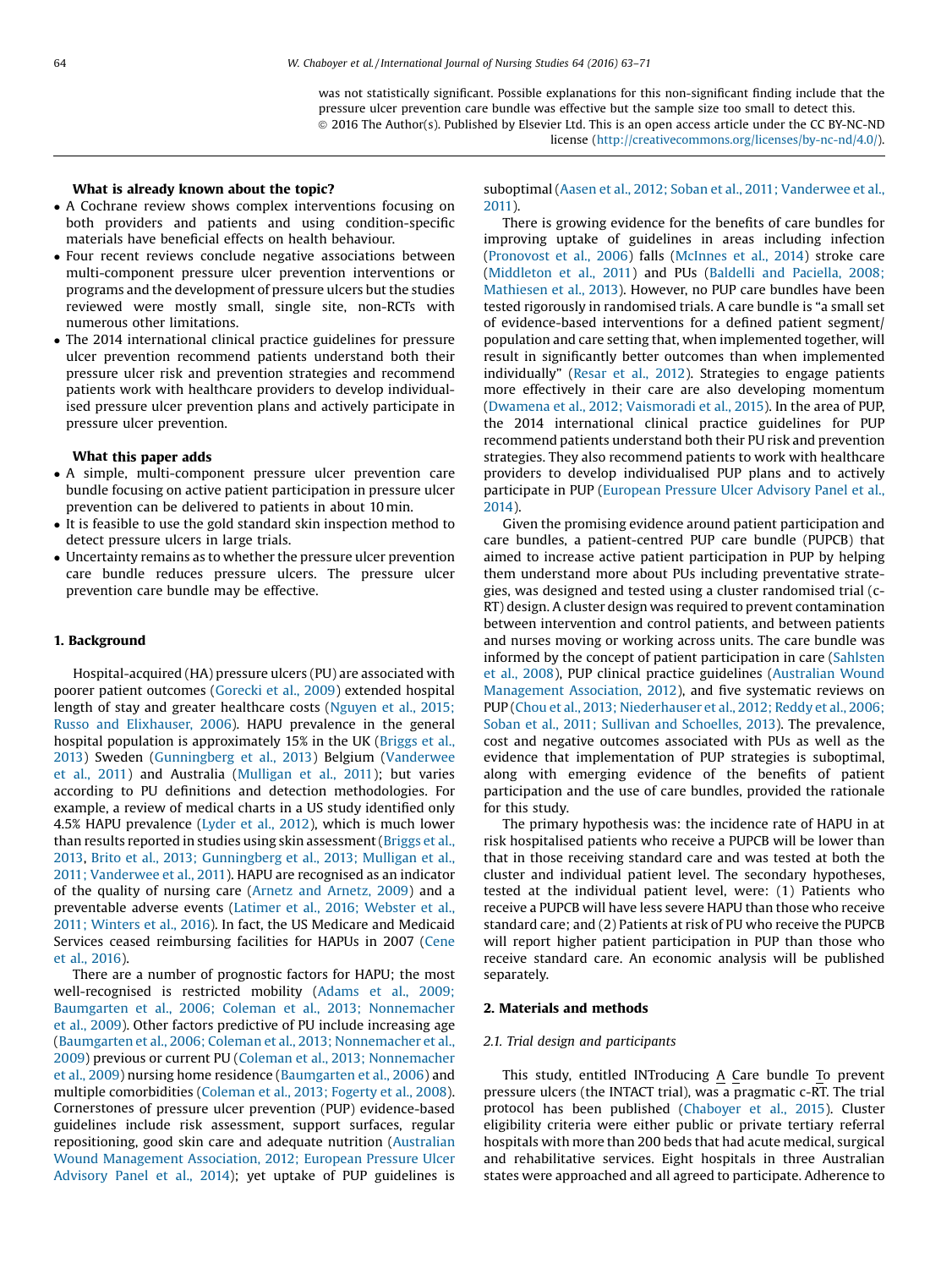clinical practice guideline recommendations for PUP at the study sites prior to the trial was unknown for most sites, although a study conducted at two of the sites about 3 years prior to the INTACT trial identified variation in adherence ([Latimer](#page-7-0) et al., 2016). Patients were eligible if they were: aged  $\geq$ 18 years; had an expected hospital length of stay of  $\geq$ 48 h; at risk of PU as measured by limited mobility (i.e. requiring physical or mechanical assistance to reposition or ambulate); able to read English and provide informed consent. Patients were excluded if they were: admitted to the hospital for >36 h prior to recruitment; admitted to day surgery, critical care, emergency, maternity, paediatrics, mental health or dialysis; previous trial participants; palliative, or receiving end of life care. A screening log was kept to identify patients who did and who did not meet the inclusion criteria. Limited mobility rather than a PU risk assessment score was used by recruiters to screen for eligibility. Limited mobility reflected the need for either human assistance or equipment such as walkers, wheelchairs and monkey bars for mobilisation or repositioning, and was assessed by recruiters, making a judgement based on observation, and discussion with patient. Previous research indicates limited mobility is a strong risk factor (Adams et al., 2009; [Baumgarten](#page-7-0) et al., 2006; Coleman et al., 2013; [Nonnemacher](#page-7-0) et al., 2009) and the use of clinical judgement has also been shown to be able to identify patients at risk of PU ([Webster](#page-8-0) et al., 2011). Written consent was obtained from all participants after the hospital was randomised, however participants (and the recruiting nurse) were blind to the hospital allocation at recruitment to minimise selection bias. Patients reached the trial endpoint when they: developed a new HAPU of any stage including those caused by devices; were discharged from hospital; reached 28 days; were transferred to another hospital or to critical care requiring mechanical ventilation; or died. This trial was registered with the Australian New Zealand Clinical Trials Registry (registration number ACTRN12613001343796) and was approved by the hospitals' and universities' human research ethics committees. All participants were given a study information sheet and signed a consent form.

#### 2.2. Randomisation, concealment and blinding

Hospitals were stratified in two groups by their most recent PU prevalence rates (highest four and lowest four), although we are aware of potential limitations in the accuracy and currency of these data. It was not possible to stratify hospitals by other characteristics such as size, given a sample of only eight. De-identified stratification details were provided to a central randomisation service not involved in the study. Random number generating software was used to randomise hospitals (clusters) within strata, with random 1:1 block allocation of hospitals to intervention or control group. Allocation was concealed until all sites had confirmed participation. Hospital staff were not informed about the comparator intervention nor the group allocation. To further limit the possibility of selection bias, a statistician not associated with recruitment generated a random number list, which was used to determine the order in which recruiters approached the wards to recruit participants. Initial recruitment targeted four medical/ surgical wards at each hospital, but if weekly recruitment targets of 10 patients/week were not being met, further wards were included in the trial. Recruitment and outcome assessment research assistants (RAs) were masked to the trial design and group allocation. Patients were blinded to group allocation, although they and the nursing staff were aware patients were in a study examining PU prevention strategies and subsequent development of PUs. Intervention RAs were blinded to the study hypotheses. The trial statistician was blinded to group allocation.

#### 2.3. Intervention

The intervention group received standard care and the PUPCB. Its development was guided by the Medical Research Council Framework for the development of complex interventions [\(Craig](#page-7-0) et al., [2011](#page-7-0)) and based on the Institute of Healthcare Improvement's description of care bundles ([Resar](#page-8-0) et al., 2012). The PUPCB was theoretically founded on the concept of patient participation, one aspect of patient centred care [\(Sahlsten](#page-8-0) et al., 2008), and empirically founded on the PUP clinical practice guidelines (Australian Wound [Management](#page-7-0) Association, 2012), and five systematic reviews on PUP (Chou et al., 2013; [Niederhauser](#page-7-0) et al., 2012; Reddy et al., 2006; Soban et al., 2011; [Sullivan](#page-7-0) and [Schoelles,](#page-7-0) 2013). As described in a Cochrane review, one aspect of patient centred care involves sharing control of interventions or management of health problems with patients ([Dwamena](#page-7-0) et al., [2012](#page-7-0)). The patient centred PUPCB was multifaceted [\(Shekelle](#page-8-0) et al., [2013](#page-8-0)) directed at both the cluster (nurses on participating hospital wards) and individual (patients).

The patient component was developed with the input of endusers, including consumers, nurses and a variety of other health care professionals. A more detailed description of its development and feasibility testing has been previously published ([Chaboyer](#page-7-0) and [Gillespie,](#page-7-0) 2014; Gillespie et al., 2014). A 5-min DVD, information brochure and poster on PUP were the resources used to educate patients and promote their participation in PUP. The poster had photographs and three messages: 1) keep moving; 2) look after your skin; and 3) eat a healthy diet. The DVD and brochure focused on these same three messages and used the same photographs but provided detailed information about each message. Face-to-face patient education was provided once to patients at their bedsides within 24 h of being enrolled in the study (i.e. within 50 h of hospital admission). Thus, each patient received the intervention from one intervention RA and there was no follow-up or reinforcement of the training. At each site, one intervention RA was employed for four hours per day each of five week days (because patients were only recruited on weekdays). The intervention RAs were nurses or dietitians with over five years of acute care experience, whose role in the study was to deliver the intervention. These intervention RAs received one day of face-toface training in intervention delivery. Patients watched the DVD and then the RA reviewed the brochure with the patient. Together, they determined where to position the poster. Patients were encouraged to ask questions throughout the session. The RA recorded the session duration and the intervention components delivered to the patient.

The PUPCB component aimed at nurses focused on information about patient participation in care as well as the content of the patient component. Between four and eight formal sessions, lasting 15–30 min, were conducted for nurses at each intervention site (depending on the number of study wards at that site) prior to and during data collection, reaching 38–66 participants at each site. A Powerpoint presentation session included an overview of the study, patient participation and the three target messages. Nurses were provided with copies of the educational resources. Ad hoc, one-on-one education sessions were provided to nurses who missed the group education sessions. Research nurses responded to any additional questions that arose throughout the study.

#### 2.4. Control

Standard care was provided at all sites (i.e. both control and intervention sites), in line with regional guidelines ([Australian](#page-7-0) Wound [Management](#page-7-0) Association, 2012). All control and intervention sites met the national PU health service standard, which involved screening patients on admission and implementing PUP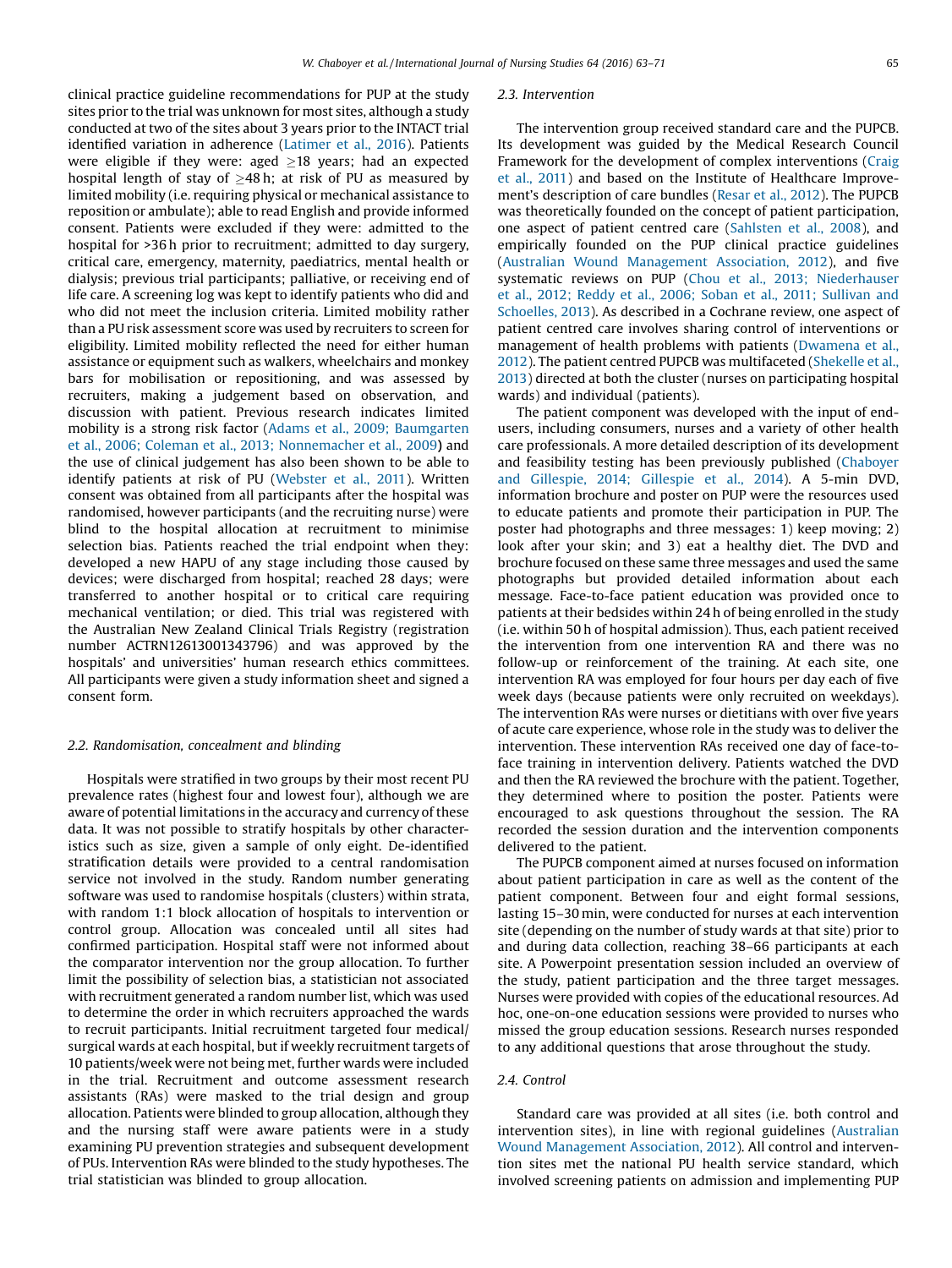interventions when clinically indicated. All control and intervention sites had hospital wide PUP committees, annual prevalence audits, and ward and hospital level PU reporting. For control sites, Powerpoint presentations or hard copies of the presentation were used to provide ward nurses (in groups) with an overview of the data collection at the site. Informal, individualised information sessions were also provided to nurses throughout the study.

#### 2.5. Data collection

Data on the number of beds and hospital-wide PUP strategies were collected for each hospital at the start of the trial. There were two groups of RAs employed at each site as data collectors. Recruiters, who consented patients, also collected baseline patient demographic and clinical data, including diagnosis and risk factors for PU from medical records. Outcome assessors recorded daily patient skin status and collected information on other PUP care/ strategies the patient received (from medical records or direct observation). These strategies included a documented repositioning regimen and nutrition care plan, the use of various pressure relieving devices, and the use of skin care products such as barrier creams. All data were entered directly into a web-based electronic case record form using tablet computers.

#### 2.6. Outcome assessment

The primary outcome was incidence of new HAPU and pertained to both the individiual patient and cluster. It was defined as number of new PU of any stage per 1000 patient follow up days. As the study was an open cohort, patient days of follow up varied. There were two secondary outcomes; severity of HAPU and patient participation in PUP. Severity of HAPU was classified according to the international PU Classification System (Stage 1 nonblanching erythema; Stage II partial thickness skin loss; Stage III full thickness skin loss; Stage IV full thickness tissue loss; Unstageable, deep tissue injury with depth unknown [\(European](#page-7-0) Pressure Ulcer [Advisory](#page-7-0) Panel et al., 2014). Patient particiption in PUP in care was measured when the patient neared (or reached) the trial endpoint by a validated seven-item participation in care scale [\(Weingart](#page-8-0) et al., 2011) modified to reflect participation in PUP, with higher scores reflecting higher levels of participation.

The outcome asssessor RAs, who were nurses or nursing students trained in skin assessment, visually inspected the skin of all participants daily and recorded the outcome in a standardised way. The RA training was one day in length [\(Stankiewicz](#page-8-0) et al., [2016](#page-8-0)), with a 10-item paper and pencil test administered after the training to assess participants' ability to identify photographed PUs and their stages. Of the 25 outcome assessors across all sites, interrater reliability testing indicated acceptable levels of agreement. Fleiss Kappa for the primary outcome, presence of a new HAPU was 0.923 ( $p < 0.001$ ) and for the secondary outcome, HAPU stage, was 0.635 ( $p < 0.001$ ). A Kappa above 0.60 is considered substantial agreement and above 0.80 almost perfect agreement [\(Landis](#page-7-0) and [Koch,](#page-7-0) 1977).

## 2.7. Statistical analysis

An a priori sample size calculation was undertaken. Sample size calculations for cluster trials requires consideration of the extent to which data collected within a site may be correlated, (i.e. patients in one hospital may have similar data because their settings are the same) referred to as the intraclass correlation coefficient (ICC). Based on a previous study [\(Moore](#page-7-0) et al., 2011) we assumed an ICC of 0.001. We estimated the trial would have greater than 90% power with a two tailed alpha of 0.05 to detect 50% relative difference (5% absolute difference) from 10% to 5% in HAPU with eight clusters of 169 patients each. Intention-to-treat analyses were undertaken by a statistician (LT) blinded to group allocation. All patients who were randomised were analysed in the groups to which they were randomised. Patients who withdrew or were lost to follow up were analysed based on their last skin inspection. There are specific recommendations against significance testing for baseline differences in c-RT ([Wright](#page-8-0) et al., 2015), therefore we did not undertake this kind of statistical comparison of our baseline data.

HAPU incidences were computed taking into account their time to event nature; that is, the variable lengths of time patients were in the trial (recruitment to study endpoint) was accounted for in the analysis. The pre-specified primary analysis was at the level of the individual patient, but we also pre-specified cluster level analysis. For the patient level analysis, hazard ratios (HR) were computed using Cox proportional hazards models and their corresponding 95% confidence intervals (CI) using cluster adjusted robust standard errors (SE) ([Rogers,](#page-8-0) 1993). Cox models are used to explore relationships between an outcome and explanatory variables, taking into consideration the time it has taken for this outcome to occur. A hazard ratio is derived from the Cox model and is an estimate of the ratio of the hazard rate in the intervention versus the control groups. Possible deviation from the proportional hazards assumption of the model using the non-proportionality test on the basis of the Schoenfeldt residuals was checked. In addition to crude HR, estimates were adjusted for pre-specified factors that are related in the literature or clinically to risk of pressure ulcers (age, PU present at baseline, body mass index, reason for admission, residence and number of comorbidities on admission). Body mass index was recoded to healthy (18.5–25.0) and not healthy (below 18.5 or above 25.0) for this analysis. At the cluster level, the total number of HAPU was divided by the total cumulative person days that the patients stayed in each cluster resulting in incidence rates in the two groups, which took into consideration the time the patient was in the trial. Incidence rate in treatment clusters was then divided by that of the control clusters to compute incidence rate ratio (with 95% CI).

For secondary outcomes, frequency of HAPU severity was compared between the two groups using cluster-adjusted chisquare test, while patient participation in PU care was compared between groups using cluster adjusted independent t-test. We used STATA version 13.1 (Stata Statistical Software, College Station, TX; Stata Corp LP) for statistical analyses.

### 3. Results

Eight tertiary hospitals agreed to participate [\(Fig.](#page-4-0) 1). Of 2377 eligible patients (1209 Intervention; 1168 Control), 777 (33%) declined to participate (409 [34%] Intervention; 368 [32%] Control) resulting in 1600 consenting patients (800 Intervention; 800 Control), with one patient in each group excluded after recruitment because they were confused and consented in error. The median number of wards used to recruit patients per site was 7 with 1338 of 1600 patients (84%) recruited from four medical/ surgical at each hospital. In total, 50/1598 (3.1%) patients withdrew and 74/1598 (4.6%) were lost to follow up. 768 (96%) patients in the intervention group received the PUPCB, which took a mean  $(\pm SD)$ length of time of  $9.5 \pm 5.4$  min to deliver. There were no protocol violations in the control group; all 799 received standard care. Data collection began 23 June 2014 and was completed by 11 May 2015.

Baseline characteristics of the two groups are displayed in [Table](#page-5-0) 1. It appeared participants in the PUPCB group were more frequently medical admissions, less likely to have been admitted from assisted living, were more likely to have neurological comorbidities, were less likely to have cancer and were less likely to have PU at baseline than the control group.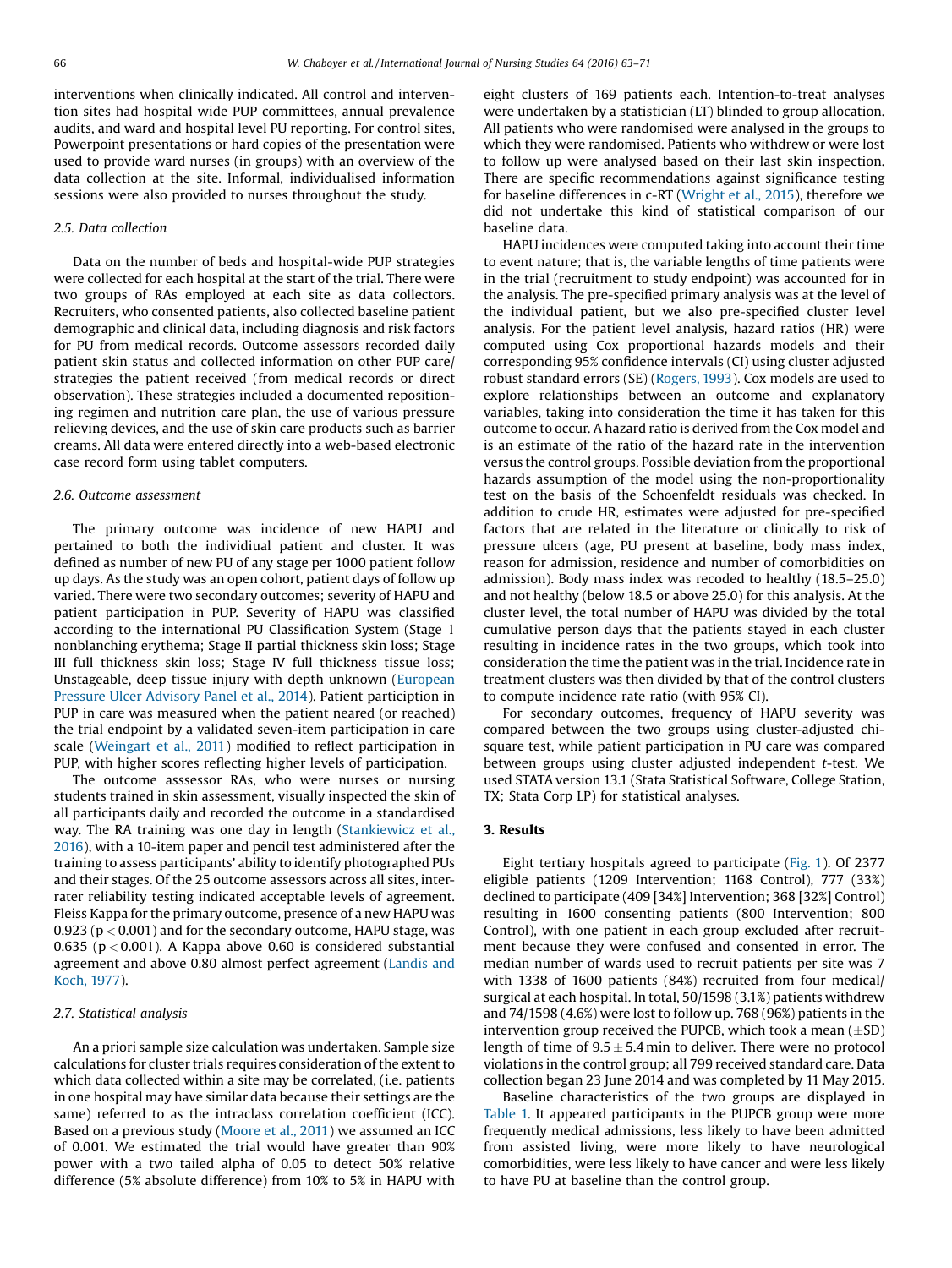<span id="page-4-0"></span>

Fig. 1. Participant flow through study.

All 1598 patients were included in the analysis; patients who withdrew or were lost to follow up were censored and their last observed skin assessment was used as the outcome (i.e., no PU). Forty nine patients (6.1%) in the PUPCB group and 84 (10.5%) in the control group developed a HAPU. Total follow-up was 9265 days for all patients (PUPCB group 5080 days; control group 4185 days). The HAPU incidence rate across the whole sample was 14.4 per 1000 person-days; 9.6 per 1000 person-days in the PUPCB group and 20.1 per 1000 person-days in the control group (incidence rate ratio 0.48; 95% CI: 0.33, 0.69; p < 0.0001).

The crude hazard ratio of 0.48 (95% CI: 0.20, 1.21) indicated a 52% reduction in the risk of HAPU associated with the intervention compared with standard care; this difference was not statistically significant. After adjustment for pre-specified covariates (age, baseline PU, BMI, type of admission (surgical, medical cancer), residing in an aged care residence that provides assistance for daily living and number of comorbidities at admission), the effect was slightly attenuated: HR 0.58 (95% CI: 0.25, 1.33). The ICC of a HAPU event was estimated to be 0.035 (95% asymptotic CI 0.0000, 0.0765), higher than that used to determine the sample size.

After adjusting for the clustering, there was no significant difference between intervention and control groups in the severity of new PU [\(Table](#page-5-0) 2) or in patient participation in PUP (mean (SD) scores on the PU care scale: Intervention 3.3 (0.77), Control 3.0  $(0.97)$ ,  $p = 0.124$ ). No adverse events or harms were reported.

### 4. Discussion

This c-RT recruited 1600 at-risk patients in eight Australian public and private hospitals in three states. Incidence of HAPU was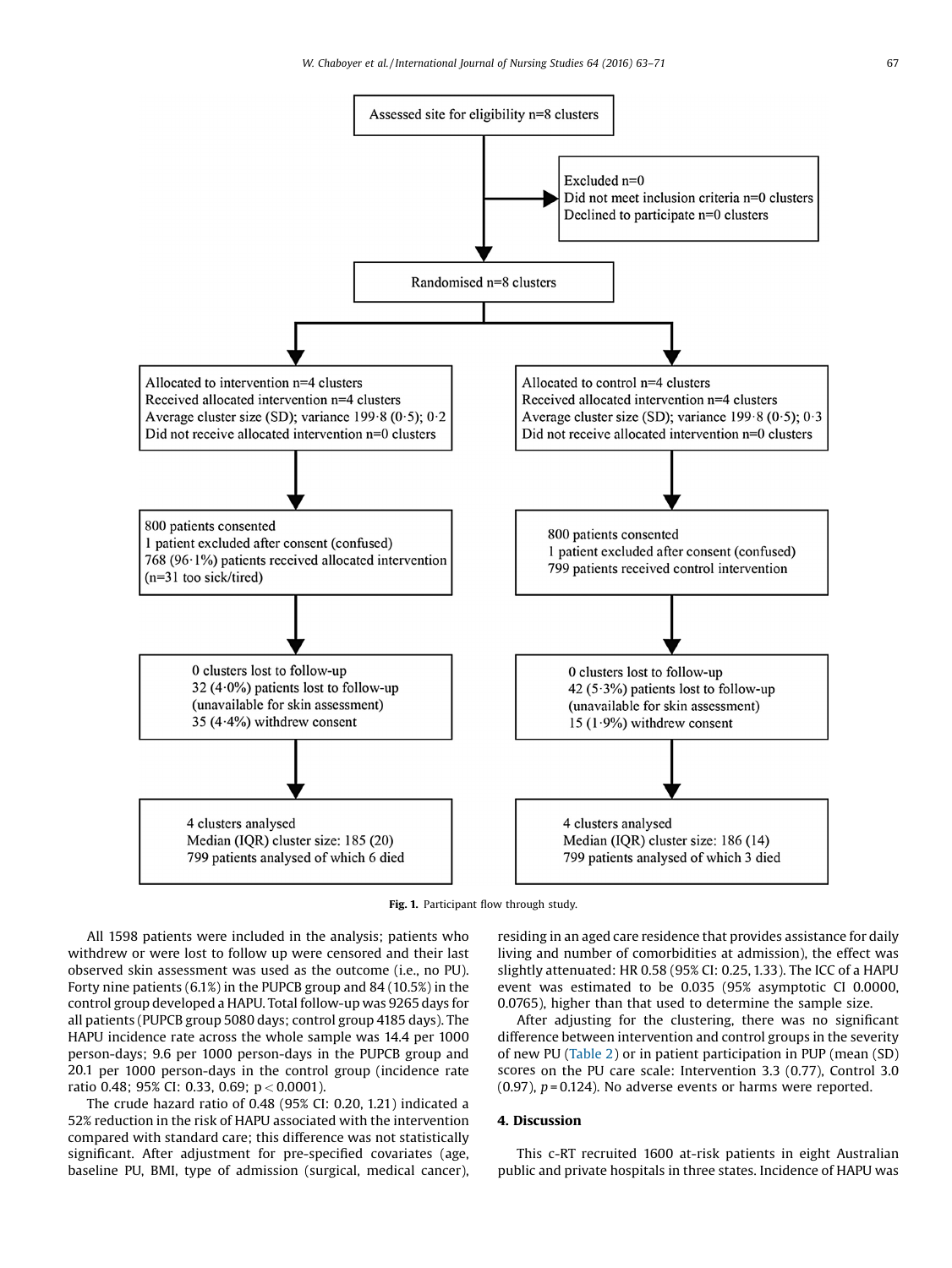## <span id="page-5-0"></span>Table 1

Baseline demographics and clinical characteristics of the sample.

| Sample Baseline Characteristics                        | Intervention ( $n = 799$ ) N (%) | Control ( $n = 799$ ) N (%) |
|--------------------------------------------------------|----------------------------------|-----------------------------|
| Female                                                 | 393 (49.2%)                      | 434 (54.3%)                 |
| Admitted from an aged care residence (assisted living) | 41 (5.1%)                        | 62 (7.8%)                   |
|                                                        |                                  |                             |
| Admission type<br>Surgical                             | 232 (29.0%)                      | 316 (39.5%)                 |
| Medical                                                | 558 (69.8%)                      | 463 (57.9%)                 |
| Cancer                                                 | 9(1.1%)                          | 20 (2.5%)                   |
|                                                        |                                  |                             |
| Type of co-morbidity $a$                               |                                  |                             |
| Cardiovascular disease                                 | 400 (50.1%)                      | 367 (49.7%)                 |
| Respiratory condition                                  | 190 (23.8%)                      | 170 (21.3%)                 |
| <b>Diabetes</b>                                        | 168 (21.1%)                      | 153 (19.1%)                 |
| Neurological                                           | 136 (17.0%)                      | 105 (13.1%)                 |
| Malignancy/carcinoma                                   | 96 (12.0%)                       | 129 (16.1%)                 |
| Renal disease                                          | 91 (11.4%)                       | 106 (13.3%)                 |
| Peripheral vascular disease                            | 108 (13.5%)                      | 50 (6.3%)                   |
| Cerebral vascular accident                             | 65 (8.1%)                        | 94 (11.8%)                  |
| Dermatitis or eczema                                   | 51 (6.4%)                        | 29 (3.6%)                   |
| Documented malnutrition on admission                   | 13 (1.6%)                        | 13 (1.6%)                   |
| Number of co-morbidities                               |                                  |                             |
| One                                                    | 207 (25.9%)                      | 232 (29.0%)                 |
| Two                                                    | 197 (24.7%)                      | 193 (24.2%)                 |
| Three or more                                          | 207 (25.9%)                      | 181 (22.6%)                 |
|                                                        |                                  |                             |
| Current Smoker                                         | 50 (6.3%)                        | 49 (6.1%)                   |
| PU present on baseline <sup>b</sup>                    | 60 (7.7%)                        | 95 (12.0%)                  |
|                                                        | Median (IQR) Range               | Median (IQR) Range          |
| Age (years)                                            | 70.0 (20.0)                      | 74.0 (22.0)                 |
|                                                        | $18.0 - 100.0$                   | 19.0-104.0                  |
| Body Mass Index                                        | 27.4 (7.4)                       | 27.0(7.6)                   |
|                                                        | $13.1 - 65.7$                    | $14.5 - 69.4$               |
| Hospital length of stay (days)                         | 6.0(5.0)                         | 5.0(5.0)                    |
|                                                        | $1 - 77$                         | $1 - 97$                    |
| Days in study (days)                                   | 4.0(4.0)                         | 4.0(4.0)                    |
|                                                        | $0.5 - 28$                       | $0.5 - 28$                  |
| <b>Cluster Characteristics</b>                         | N                                | N                           |
| Public hospital                                        | 3                                | 3                           |
| Private hospital                                       | $\mathbf{1}$                     | $\mathbf{1}$                |
| Number of hospital beds (Median, IQR)                  | 359 (499)                        | 659 (201)                   |
| Range                                                  | 270-929                          | 508-750                     |
| Hospital wide PUP committee                            | 4                                | 4                           |
| Annual PU audit                                        | 4                                | 4                           |
| PUP policy and procedures                              | 4                                | $\overline{4}$              |
| PUP in hospital orientation for new graduates          | 3                                | $\overline{4}$              |

PU = Pressure Ulcer. PUP = Pressure Ulcer Prevention. IQR = Interquartile Range.

<sup>a</sup> 2 missing in Intervention Group.

**b** 22 Missing in Intervention Group, 5 in Control Group.

measured using the gold standard skin inspection method. The intervention was patient-centred, structured and is replicable, and outcome assessment was prospective and daily, overcoming limitations in relying on medical record documentation of presence of PU. Whilst the control group had about twice the incidence of HAPU as the PUPCB group (unadjusted, hospital level data), there was no statistically significant effect of PUPCB on PU incidence at the participant level once prognostic factors and clustering had been accounted for. There is a high degree of uncertainty in our results that may be explained by the larger than expected ICC (0.035 rather than the 0.001 anticipated) and the small number of clusters randomised (four in each group).

#### Table 2

Stages of new pressure ulcers.

It is possible the PUPCB had no effect but, given the large reduction in the hazard of pressure ulceration and the reduction in the incidence rate ratio, it is premature to reject this as an ineffective intervention. The patient level analysis shows there is great uncertainty regarding whether the intervention reduced HAPU relative to usual care. While the PUPCB reflected best practice evidence, it was also founded on patient participation in PUP. It is possible that the 'dose' of the training of both patients and nursing staff to facilitate this participation was not sufficient to enable active patient engagement. There is a growing body of evidence regarding the challenges experienced by acute care nurses in supporting patient participation. Some of these

| <b>Stages</b> | Intervention $n = 799$ N $(\%)$ | Control $n = 799$ N $(\%)$ | Cluster adjusted P value |
|---------------|---------------------------------|----------------------------|--------------------------|
| Stage 1       | 28(3.5)                         | 60(7.5)                    | 0.644                    |
| Stage 2       | 16(2.0)                         | 19(2.4)                    |                          |
| Un-stageable  | 5(0.6)                          | 5(0.6)                     |                          |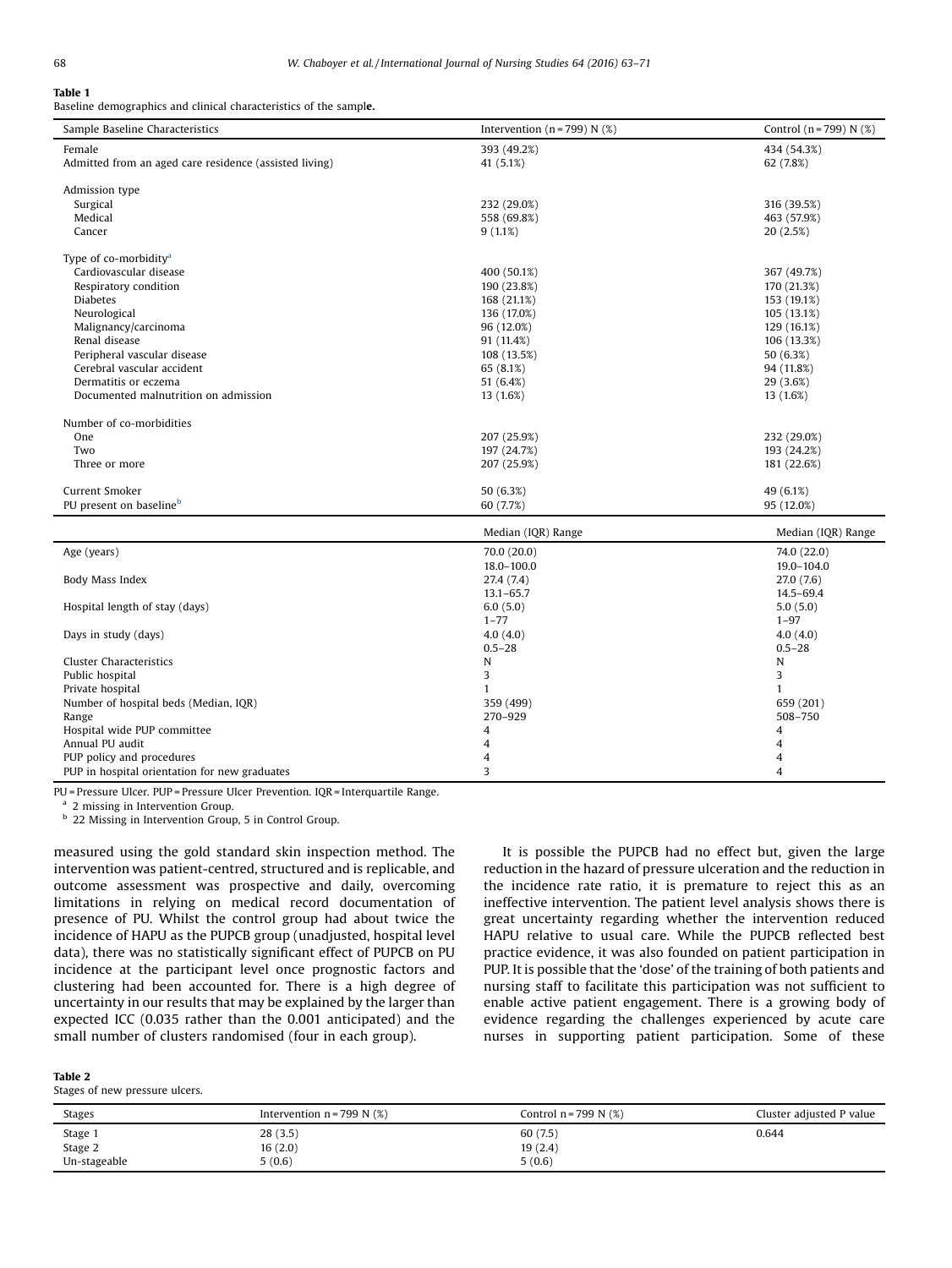challenges included both patient condition and their varying preferences for active participation and nurses' individual mannerisms and willingness to partner with patients [\(Tobiano](#page-8-0) et al., [2015](#page-8-0)). There is also a recognition that nurses are ready to share some of their power and relinquish some of their control to allow patients to actively participate in their care [\(Sahlsten](#page-8-0) et al., 2008). Thus, the finding that there was no clear difference between the PUPCB and control groups may be because the PUP intervention did not provide adequate training or ongoing support to nurses about how to engage patients in PUP. Ultimately this means nurses may not have 'allowed' or facilitated patients' contribution to PUP. It is also possible that 'one off' training of patients was not enough to help them understand PUs better nor help them to participate in PUP. As recommended by a recent IJNS editorial ([Balzer](#page-7-0) and [Kottner,](#page-7-0) 2015), we also undertook a process evaluation of the intervention, which may provide more insights into what worked and didn't work for both patients and nurses. This notion is supported by the finding that there were no group differences in perceptions of participation in PUP.

The body of evidence from previous studies testing multicomponent interventions to prevent HAPUs demonstrates mixed results. For example, a review of the use of multicomponent strategies in 26 US studies identified that 11 studies demonstrated statistical significance (Sullivan and [Schoelles,](#page-8-0) 2013) yet only three were randomised trials. Most of the 24 studies in another review of PUP programs reported improvements in HAPU but the reviewers noted p-values reflecting statistical significance was rarely reported and none were randomised trials [\(Niederhauser](#page-8-0) et al., [2012](#page-8-0)). Consistent with these mixed review findings, the confidence intervals in our patient level analysis indicate there may be a reduction of 75% or an increase of 33% in HAPU rates if our PUPCB is used.

There are several possible alternative explanations for why the crude cluster level incidence rate ratio showed the PUPCB had a significant effect other than that it worked. It is possible that hospital practices between the two groups differed, with PUPCB hospitals providing higher quality care, possibly explaining the positive cluster level findings. We cannot explore this further as we do not have data on pre-trial adherence to PUP clinical practice guidelines by site. However, both PUPCB and control hospitals had similar hospital wide practices such as PUP committees, annual prevalence audits etc., and sites were randomly allocated to groups. All hospitals met the national quality and safety standard for PUP. Additionally, while some prognostic factors such as neurological conditions and peripheral vascular disease appeared higher in the intervention group; surgical admissions, and PU present at baseline appeared higher in the control group. Hence, is difficult to judge how these differences may have affected the results. Another possible explanation for the significant crude effect at cluster level is that this analysis takes no account of any differences in the types of patients admitted to the hospitals, and if participants in the intervention group hospitals were fundamentally less likely to develop pressure ulcers, there would be an apparent treatment effect.

A Cochrane review concluded that complex interventions aimed at both the provider and patient that included conditionspecific educational materials had beneficial effects on health behaviours and health outcomes however, the risk of bias across the 43 randomised trials reviewed varied ([Dwamena](#page-7-0) et al., 2012). The PUPCB tested had these characteristics of aiming the intervention at both the provider and patient, and use of condition-specific educational materials. Additionally, a large evidence-based assessment of patient safety strategies ([Shekelle](#page-8-0) et al., [2013\)](#page-8-0) concluded that multi-component interventions to prevent PU had sufficient evidence and were strongly encouraged to be adopted into clinical practice. Consequently it remains plausible that a patient-focused PUPCB may reduce the risk of pressure ulceration in hospitalised patients but it would require a much larger (and very costly) study to demonstrate such an effectif it exists. In fact, a post hoc power analysis showed with recruiting 200 patients per site, the study would have required 28 hospitals per group at a statistical power of 80% to detect a statistically significant difference similar to that found in this study, if the ICC was 0.035.

#### 4.1. Strengths and limitations

This is the first rigorous multisite c-RT of a patient centred PUPCB targeting both patients and staff behaviours. It was a pragmatic study and minimised contamination through the use of the cluster design. Recruitment of a range of at risk patients occurred in eight Australian public and private hospitals in three states. Hospitals were randomised by a central randomisation service, independent of the researchers and because selection bias is a major concern for cluster trials [\(Giraudeau](#page-7-0) and Ravaud, 2009), the order in which recruiters approached study wards was randomised as well. As noted in a recent editorial ([Balzer](#page-7-0) and [Kottner,](#page-7-0) 2015) and several systematic reviews, most other large studies report point prevalence or frequencies, often based on chart audit data, and most have not targeted at-risk patients ([Chou](#page-7-0) et al., 2013; [Niederhauser](#page-7-0) et al., 2012; Soban et al., 2011; Sullivan and [Schoelles,](#page-7-0) 2013). The current study included all PUs, whereas some studies have excluded Stage 1 PU. Another strength was that outcome assessors were independent to the recruiters and interventionists; they were blinded to the study hypotheses, were trained and assessed patients' skin seven days per week. Excellent engagement was achieved (8/8 clusters approached agreed to participate); no clusters dropped out; and there was only a modest number of study participants lost to follow up.

The main limitation of this study is the low statistical power due to the small number of clusters and the higher than anticipated ICC. PUP studies are notoriously difficult to conduct in a robust and efficient manner. Whilst PU incidence rates are relatively low, hundreds of thousands of hospitalised patients are at risk at any point in time. The identification of PU is to some extent objective but poor documentation precludes the use of routine data. This means that good studies are extremely costly to mount as large numbers of outcome assessors who are masked to treatment group are required. An adequately powered study would have required 48 more hospitals (i.e. a total of 56 hospitals), each employing 3–4 data collectors, with huge quality control and budget implications. Another approach would be to consider the extent to which wards within hospitals could be randomised. However potentially this could result in contamination across groups. Alternatively, specific groups of high risk populations such as people with spinal cord injuries could be targeted as suggested in a recent IJNS editorial (Balzer and [Kottner,](#page-7-0) 2015), although this might extend the time needed for recruitment.

Another limitation was the apparent baseline differences in the groups. For example, there were about a third more PU at baseline in the control group, which suggests they may have been more at risk of developing new PUs. However, in the patient level analysis we adjusted for this and several other potential differences between the groups in the patient level analysis. This study was conceptualised as a study about prevention of PU, thus patients were not followed up once they developed a HAPU. Following up patients may provide additional understanding about PU treatment and the natural history of how PUs progress or heal.

While a strength of the PUPCB is that the patient component was rigorously developed using a recognised framework, the component that was aimed at the nurses only involved staff education at a single time period with no other ongoing support.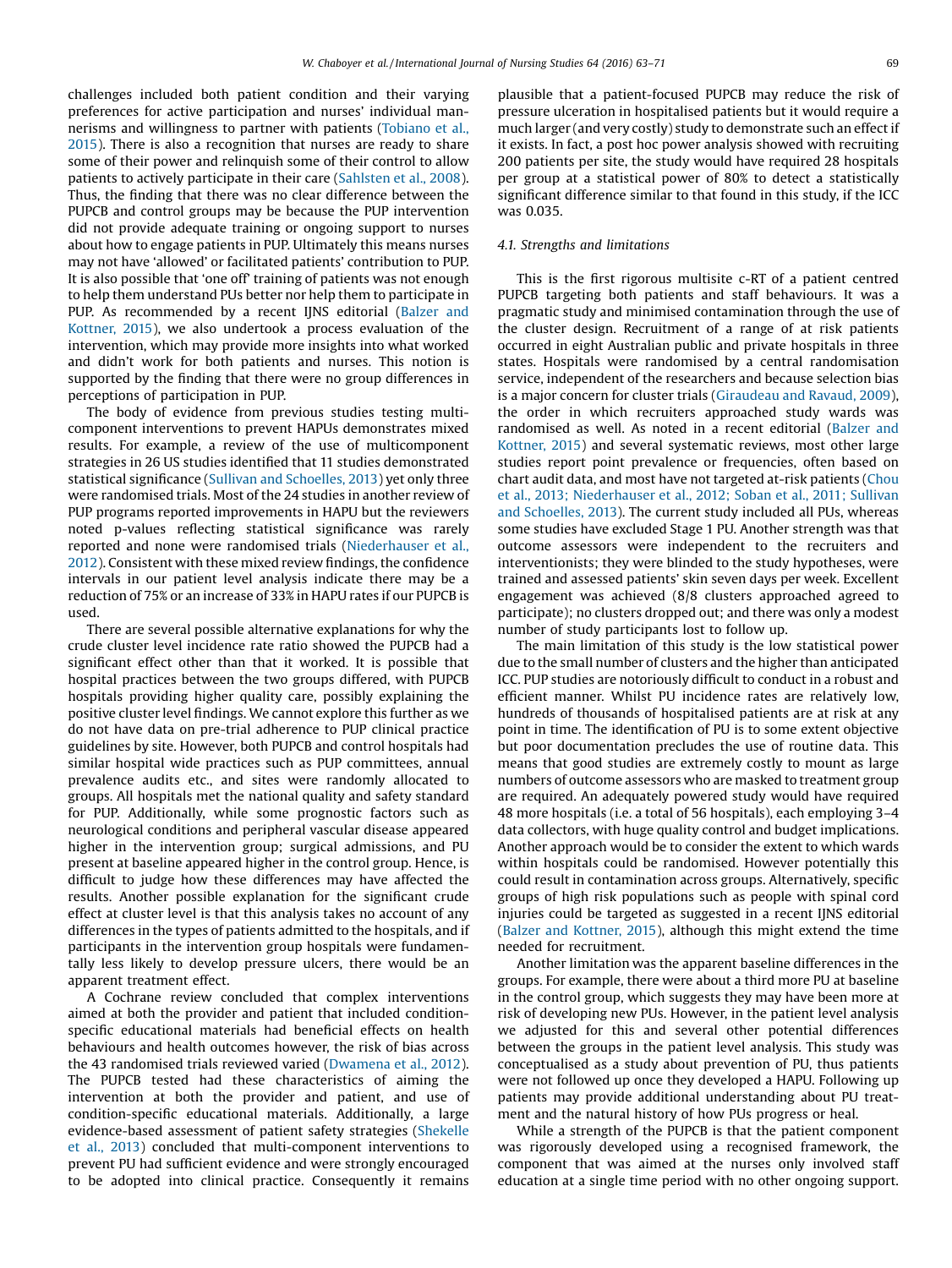<span id="page-7-0"></span>Associated with this, we did not have ethical approval to collect data on the nursing staff, therefore we do not know the proportion of staff who received formal or informal training on the care bundle. It is possible that for nurses to successfully partner with patients for PUP, ongoing active support may have been required. Another potential limitation is the fact that patients received the education only once (soon after hospitalisation). It is always possible that it may have been more effective if the main messages were reinforced throughout the study period. The process evaluation, an independent study of the intervention, may provide a better understanding of the components of the intervention including the barriers and facilitators to uptake (Chaboyer et al., 2015). Finally, we did not collect observational data on the extent to which patients actually participated in their PUP, only asking them in the survey. It is possible that some patients may not have engaged in their PUP despite the intervention.

In conclusion, hospitals that used the PUPCB had a crude incidence rate for HAPU of about half that of control hospitals that provided standard care, but after adjustment for prognostic variables at the patient level, the effect was not statistically significant. The PUPCB reflects the move to partner with patients in their care and is simple to implement, but it is possible it requires more ongoing reinforcement to be effective. While the findings are inconclusive, the fact that the PUPCB is based on the current best evidence suggests that it may be a tool nurses can use to assist them in providing patient care.

## Conflicts of interest

No conflicts.

#### Funding

National Health and Medical Research Council project grant number 1058963. The funders of the study had no role in study design, data collection, data analysis, data interpretation, or writing of the manuscript.

#### Ethical approval

This study was approved by the following Human Research Ethics Committees: Gold Coast Health HREC/13/QGC/192 The Alfred Hospital 202/14 St Vincent's Private Hospital (Sydney) 14/ 109 Griffith University 2014/196 University of the Sunshine Coast A/14/628 University of Queensland 2014001380.

#### Acknowledgments

This study could not have been undertaken without the support of patients and the staff at participating hospitals and the authors thank both groups for their contribution to the research. Specific acknowledgement of the contribution by the following staff is acknowledged: Michelle Carr, Julie Considine, Paula Duffy, Leanne Gleghorn, Sandra Gosley, Edel Murray, Jane Rodgers and Michelle Tuck.

#### References

- Aasen, E.M., [Kvangarsnes,](http://refhub.elsevier.com/S0020-7489(16)30170-5/sbref0005) M., Heggen, K., 2012. Perceptions of patient participation amongst elderly patients with [end-stage](http://refhub.elsevier.com/S0020-7489(16)30170-5/sbref0005) renal disease in a dialysis unit. Scand. J. [Caring](http://refhub.elsevier.com/S0020-7489(16)30170-5/sbref0005) Sci. 26 (1), 61–69.
- Adams, R.J., Tucker, G., Price, K., Hill, C.L., [Appleton,](http://refhub.elsevier.com/S0020-7489(16)30170-5/sbref0010) S.L., Wilson, D.H., Taylor, A.W., Ruffin, R.E., 2009. [Self-reported](http://refhub.elsevier.com/S0020-7489(16)30170-5/sbref0010) adverse events in health care that cause harm: a [population-based](http://refhub.elsevier.com/S0020-7489(16)30170-5/sbref0010) survey. Med. J. Aust. 190 (9), 484–488.
- Arnetz, J.E., Arnetz, B.B., 2009. Gender differences in patient [perceptions](http://refhub.elsevier.com/S0020-7489(16)30170-5/sbref0015) of [involvement](http://refhub.elsevier.com/S0020-7489(16)30170-5/sbref0015) in myocardial infarction care. Eur. J. Cardiovasc. Nurs. 8 (3), 174–[181.](http://refhub.elsevier.com/S0020-7489(16)30170-5/sbref0015)
- Australian Wound [Management](http://refhub.elsevier.com/S0020-7489(16)30170-5/sbref0020) Association, 2012. Pan Pacific Clinical Practice Guideline for the Prevention and [Management](http://refhub.elsevier.com/S0020-7489(16)30170-5/sbref0020) of Pressure Injury. Australian Wound [Management](http://refhub.elsevier.com/S0020-7489(16)30170-5/sbref0020) Association, Osborne Park, WA.
- Baldelli, P., Paciella, M., 2008. Creation and [implementation](http://refhub.elsevier.com/S0020-7489(16)30170-5/sbref0025) of a pressure ulcer [prevention](http://refhub.elsevier.com/S0020-7489(16)30170-5/sbref0025) bundle improves patient outcomes. Am. J. Med. Qual. 23 (2),  $136 - 142$
- Balzer, K., Kottner, J., 2015. [Evidence-based](http://refhub.elsevier.com/S0020-7489(16)30170-5/sbref0030) practices in pressure ulcer prevention: lost in [implementation?](http://refhub.elsevier.com/S0020-7489(16)30170-5/sbref0030) Int. J. Nurs. Stud. 52 (11), 1655–1658.
- [Baumgarten,](http://refhub.elsevier.com/S0020-7489(16)30170-5/sbref0035) M., Margolis, D.J., Localio, A.R., Kagan, S.H., Lowe, R.A., Kinosian, B., Holmes, J.H., Abbuhl, S.B., Kavesh, W., Ruffin, A., 2006. [Pressure](http://refhub.elsevier.com/S0020-7489(16)30170-5/sbref0035) ulcers among elderly patients early in the hospital stay. J. [Gerontol.](http://refhub.elsevier.com/S0020-7489(16)30170-5/sbref0035) Ser. A Biol. Sci. Med. Sci. 61 (7), 749–[754.](http://refhub.elsevier.com/S0020-7489(16)30170-5/sbref0035)
- Briggs, M., Collinson, M., Wilson, L., Rivers, C., [McGinnis,](http://refhub.elsevier.com/S0020-7489(16)30170-5/sbref0040) E., Dealey, C., Brown, J., Coleman, S., Stubbs, N., Stevenson, R., 2013. The [prevalence](http://refhub.elsevier.com/S0020-7489(16)30170-5/sbref0040) of pain at pressure areas and pressure ulcers in [hospitalised](http://refhub.elsevier.com/S0020-7489(16)30170-5/sbref0040) patients. BMC Nurs. 12 (1) 19.
- Brito, P.A., de [Vasconcelos](http://refhub.elsevier.com/S0020-7489(16)30170-5/sbref0045) Generoso, S., Correia, M.I.T.D., 2013. Prevalence of pressure ulcers in hospitals in Brazil and [association](http://refhub.elsevier.com/S0020-7489(16)30170-5/sbref0045) with nutritional status—a multicenter, [cross-sectional](http://refhub.elsevier.com/S0020-7489(16)30170-5/sbref0045) study. Nutrition 29 (4), 646–649.
- Cene, C.W., Johnson, B.H., Wells, N., Baker, B., Davis, R., Turchi, R., 2016. A [narrative](http://refhub.elsevier.com/S0020-7489(16)30170-5/sbref0050) review of patient and family [engagement:](http://refhub.elsevier.com/S0020-7489(16)30170-5/sbref0050) the foundation of the medical home. Med. Care [Publish](http://refhub.elsevier.com/S0020-7489(16)30170-5/sbref0050) Ahead of Print.
- [Chaboyer,](http://refhub.elsevier.com/S0020-7489(16)30170-5/sbref0055) W., Bucknall, T., Webster, J., McInnes, E., Banks, M., Wallis, M., Gillespie, B. M., Whitty, J.A., Thalib, L., Roberts, S., 2015. [INTroducing](http://refhub.elsevier.com/S0020-7489(16)30170-5/sbref0055) A Care bundle To prevent pressure injury [\(INTACT\)](http://refhub.elsevier.com/S0020-7489(16)30170-5/sbref0055) in at-risk patients: a protocol for a cluster [randomised](http://refhub.elsevier.com/S0020-7489(16)30170-5/sbref0055) trial. Int. J. Nurs. Stud. 52 (11), 1659–1668.
- Chaboyer, W., Gillespie, B.M., 2014. [Understanding](http://refhub.elsevier.com/S0020-7489(16)30170-5/sbref0060) nurses' views on a pressure ulcer prevention care bundle: a first step towards successful [implementation.](http://refhub.elsevier.com/S0020-7489(16)30170-5/sbref0060) J. Clin. [Nurs.](http://refhub.elsevier.com/S0020-7489(16)30170-5/sbref0060) 23 (23–24), 3415–3423.
- Chou, R., Dana, T., [Bougatsos,](http://refhub.elsevier.com/S0020-7489(16)30170-5/sbref0065) C., Blazina, I., Starmer, A.J., Reitel, K., Buckley, D.I., 2013. Pressure ulcer risk assessment and prevention: a systematic [comparative](http://refhub.elsevier.com/S0020-7489(16)30170-5/sbref0065) [effectiveness](http://refhub.elsevier.com/S0020-7489(16)30170-5/sbref0065) review. Ann. Intern. Med. 159 (1), 28–38.
- [Coleman,](http://refhub.elsevier.com/S0020-7489(16)30170-5/sbref0070) S., Gorecki, C., Nelson, E.A., Closs, S.J., Defloor, T., Halfens, R., Farrin, A., Brown, J., [Schoonhoven,](http://refhub.elsevier.com/S0020-7489(16)30170-5/sbref0070) L., Nixon, J., 2013. Patient risk factors for pressure ulcer [development:](http://refhub.elsevier.com/S0020-7489(16)30170-5/sbref0070) systematic review. Int. J. Nurs. Stud. 50 (7), 974–1003.
- Craig, P., Dieppe, P., [Macintyre,](http://refhub.elsevier.com/S0020-7489(16)30170-5/sbref0075) S., Michie, S., Nazareth, I., Petticrew, M., 2011. Developing and Evaluating Complex [Interventions.](http://refhub.elsevier.com/S0020-7489(16)30170-5/sbref0075) Medical Research Council, [UK.](http://refhub.elsevier.com/S0020-7489(16)30170-5/sbref0075)
- Dwamena, F., [Holmes-Rovner,](http://refhub.elsevier.com/S0020-7489(16)30170-5/sbref0080) M., Gaulden, C.M., Jorgenson, S., Sadigh, G., Sikorskii, A., Lewin, S., Smith, R.C., Coffey, J., Olomu, A., 2012. [Interventions](http://refhub.elsevier.com/S0020-7489(16)30170-5/sbref0080) for providers to promote a [patient-centred](http://refhub.elsevier.com/S0020-7489(16)30170-5/sbref0080) approach in clinical consultations. Cochrane Database Syst. Rev. 12, [CD003267.](http://refhub.elsevier.com/S0020-7489(16)30170-5/sbref0080)
- [European](http://refhub.elsevier.com/S0020-7489(16)30170-5/sbref0085) Pressure Ulcer Advisory Panel, National Pressure Ulcer Advisory Panel, Pan Pacific Pressure Injury Alliance, 2014. In: Haesler, E. (Ed.), [Prevention](http://refhub.elsevier.com/S0020-7489(16)30170-5/sbref0085) and Treatment of Pressure Ulcers: Clinical Practice [Guidelines.](http://refhub.elsevier.com/S0020-7489(16)30170-5/sbref0085) European Pressure Ulcer [Advisory](http://refhub.elsevier.com/S0020-7489(16)30170-5/sbref0085) Panel, National Pressure Ulcer Advisory Panel, Pan Pacific Pressure Injury Alliance, Perth, [Australia.](http://refhub.elsevier.com/S0020-7489(16)30170-5/sbref0085)
- Fogerty, M.D., [Abumrad,](http://refhub.elsevier.com/S0020-7489(16)30170-5/sbref0090) N.N., Nanney, L., Arbogast, P.G., Poulose, B., Barbul, A., 2008. Risk factors for pressure ulcers in acute care [hospitals.](http://refhub.elsevier.com/S0020-7489(16)30170-5/sbref0090) Wound Repair [Regeneration](http://refhub.elsevier.com/S0020-7489(16)30170-5/sbref0090) 16  $(1)$ , 11-18.
- Gillespie, B.M., Chaboyer, W., Sykes, M., O'Brien, J., Brandis, S., 2014. [Development](http://refhub.elsevier.com/S0020-7489(16)30170-5/sbref0095) and pilot testing of a [patient-participatory](http://refhub.elsevier.com/S0020-7489(16)30170-5/sbref0095) pressure ulcer prevention care [bundle.](http://refhub.elsevier.com/S0020-7489(16)30170-5/sbref0095) J. Nurs. Care Qual. 29 (1), 74–82.
- Giraudeau, B., Ravaud, P., 2009. Preventing bias in cluster [randomised](http://refhub.elsevier.com/S0020-7489(16)30170-5/sbref0100) trials. PLoS Med. 6 (5), [e1000065](http://refhub.elsevier.com/S0020-7489(16)30170-5/sbref0100).
- Gorecki, C., Brown, J.M., Nelson, E.A., Briggs, M., [Schoonhoven,](http://refhub.elsevier.com/S0020-7489(16)30170-5/sbref0105) L., Dealey, C., Defloor, T., Nixon, J., 2009. Impact of pressure ulcers on quality of life in older [patients:](http://refhub.elsevier.com/S0020-7489(16)30170-5/sbref0105) a [systematic](http://refhub.elsevier.com/S0020-7489(16)30170-5/sbref0105) review. J. Am. Geriatr. Soc. 57 (7), 1175–1183.
- [Gunningberg,](http://refhub.elsevier.com/S0020-7489(16)30170-5/sbref0110) L., Hommel, A., Bååth, C., Idvall, E., 2013. The first national pressure ulcer prevalence survey in county council and [municipality](http://refhub.elsevier.com/S0020-7489(16)30170-5/sbref0110) settings in Sweden. J. Eval. Clin. [Pract.](http://refhub.elsevier.com/S0020-7489(16)30170-5/sbref0110) 19 (5), 862–867.
- Landis, J.R., Koch, G.G., 1977. The [measurement](http://refhub.elsevier.com/S0020-7489(16)30170-5/sbref0115) of observer agreement for [categorical](http://refhub.elsevier.com/S0020-7489(16)30170-5/sbref0115) data. Biometrics 159–174.
- Latimer, S., Gillespie, B., Chaboyer, W., 2016. Pressure injury [prevention](http://refhub.elsevier.com/S0020-7489(16)30170-5/sbref0120) strategies in acute medical patients: an [observational](http://refhub.elsevier.com/S0020-7489(16)30170-5/sbref0120) study. Contemp. Nurse doi:http://dx. [doi.org/10.1080/10376178.2016.1190657.](http://dx.doi.org/[18_TD$DIFF][4_TD$DIFF]10.1080/10376178.2016.1190657)
- Lyder, C.H., Wang, Y., [Metersky,](http://refhub.elsevier.com/S0020-7489(16)30170-5/sbref0125) M., Curry, M., Kliman, R., Verzier, N.R., Hunt, D.R., 2012. [Hospital-acquired](http://refhub.elsevier.com/S0020-7489(16)30170-5/sbref0125) pressure ulcers: results from the national medicare patient safety [monitoring](http://refhub.elsevier.com/S0020-7489(16)30170-5/sbref0125) system study. J. Am. Geriatr. Soc. 60 (9), 1603–1608.
- [Mathiesen,](http://refhub.elsevier.com/S0020-7489(16)30170-5/sbref0130) A.S.M., Nørgaard, K., Andersen, M.F.B., Møller, K.M., Ehlers, L.H., 2013. Are [labour-intensive](http://refhub.elsevier.com/S0020-7489(16)30170-5/sbref0130) efforts to prevent pressure ulcers cost-effective? J. Med. [Econ.](http://refhub.elsevier.com/S0020-7489(16)30170-5/sbref0130) 16 (10), 1238–1245.
- McInnes, E., [Chaboyer,](http://refhub.elsevier.com/S0020-7489(16)30170-5/sbref0135) W., Murray, E., Allen, T., Jones, P., 2014. The role of patients in pressure injury [prevention:](http://refhub.elsevier.com/S0020-7489(16)30170-5/sbref0135) a survey of acute care patients. BMC Nurs. 13 (1), 1.
- [Middleton,](http://refhub.elsevier.com/S0020-7489(16)30170-5/sbref0140) S., McElduff, P., Ward, J., Grimshaw, J.M., Dale, S., D'Este, C., Drury, P., Griffiths, R., Cheung, N.W., Quinn, C., 2011. [Implementation](http://refhub.elsevier.com/S0020-7489(16)30170-5/sbref0140) of evidence-based treatment protocols to manage fever, [hyperglycaemia,](http://refhub.elsevier.com/S0020-7489(16)30170-5/sbref0140) and swallowing dysfunction in acute stroke (QASC): a cluster [randomised](http://refhub.elsevier.com/S0020-7489(16)30170-5/sbref0140) controlled trial. Lancet 378 [\(9804\),](http://refhub.elsevier.com/S0020-7489(16)30170-5/sbref0140) 1699–1706.
- Moore, Z., Cowman, S., Conroy, R.M., 2011. A [randomised](http://refhub.elsevier.com/S0020-7489(16)30170-5/sbref0145) controlled clinical trial of [repositioning,](http://refhub.elsevier.com/S0020-7489(16)30170-5/sbref0145) using the 30 tilt, for the prevention of pressure ulcers. J. Clin. [Nurs.](http://refhub.elsevier.com/S0020-7489(16)30170-5/sbref0145) 20 (17–18), 2633–2644.
- Mulligan, S., Prentice, J., Scott, L., 2011. WoundsWest Wound Prevalence Survey State-Wide Overview Report, Perth, WA.
- Nguyen, K.-H., Chaboyer, W., Whitty, J.A., 2015. Pressure injury in [Australian](http://refhub.elsevier.com/S0020-7489(16)30170-5/sbref0155) public hospitals: a [cost-of-illness](http://refhub.elsevier.com/S0020-7489(16)30170-5/sbref0155) study. Aust. Health Rev. 39 (3), 329–336.